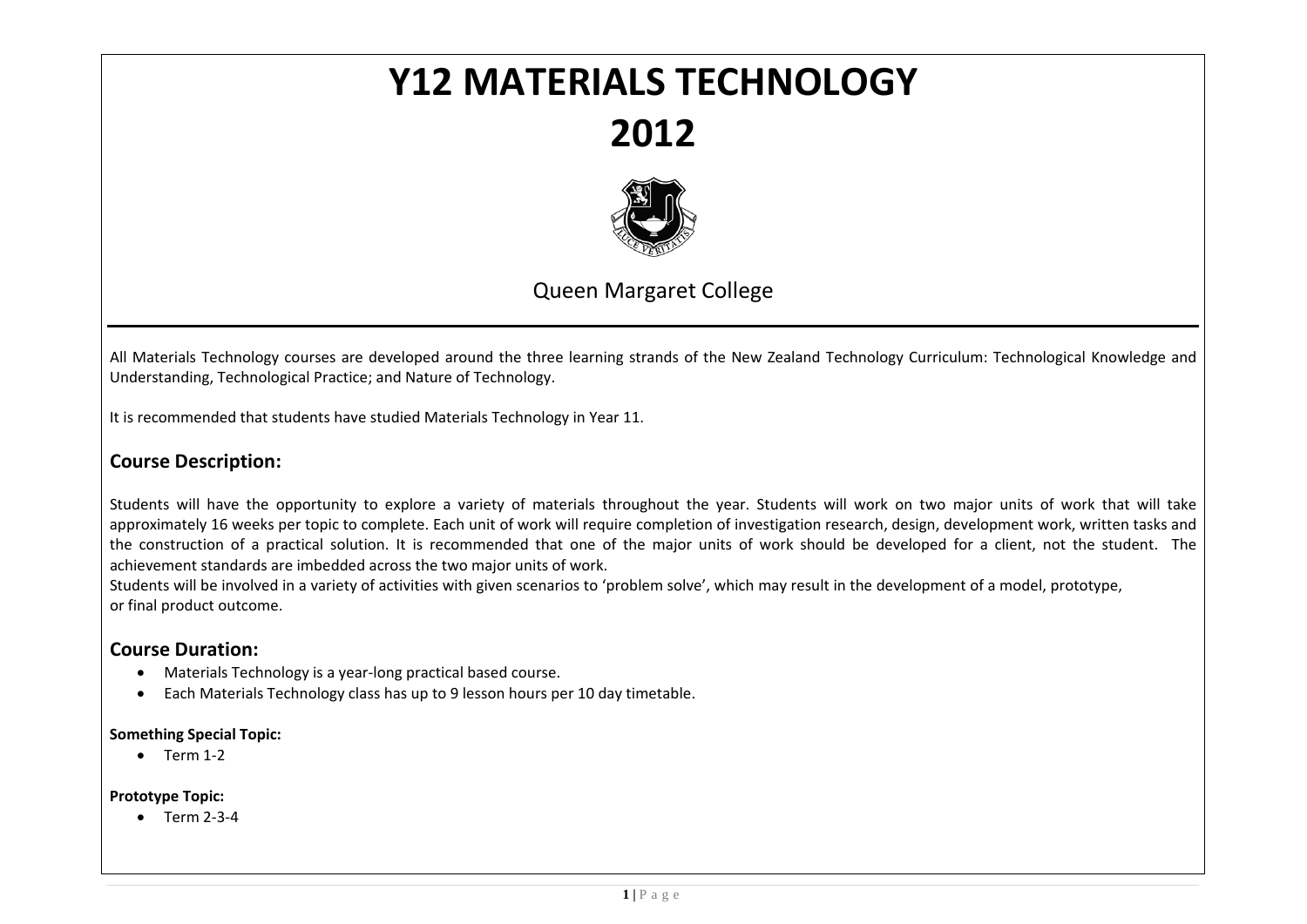# **Achievement/Learning Objectives:**

| <b>BRIEF DEVELOPMENT</b>            | Students will:                                                                                                                                                                                                                                                                                                                                                                                                                                                                                                         |
|-------------------------------------|------------------------------------------------------------------------------------------------------------------------------------------------------------------------------------------------------------------------------------------------------------------------------------------------------------------------------------------------------------------------------------------------------------------------------------------------------------------------------------------------------------------------|
|                                     | Justify the nature of an intended outcome in relation to the need or opportunity and justify specifications in terms of key<br>stakeholder feedback and wider community consideration                                                                                                                                                                                                                                                                                                                                  |
| <b>OUTCOME DEVELOPMENT AND</b>      | Students will:                                                                                                                                                                                                                                                                                                                                                                                                                                                                                                         |
| EVALUATION                          | Critically analyse their own and others' outcomes to inform the development of ideas for feasible outcomes (conceptual design<br>and prototype). Undertake ongoing experimentation and functional modelling, taking account of stakeholder feedback and<br>trialling in the physical and social environments. Use the information gained to select, justify, and develop a final outcome.<br>Evaluate this outcome's fitness for purpose against the brief and justify the evaluation using feedback from stakeholders |
| <b>TECHNOLOGICAL PRODUCTS</b>       | Students will:                                                                                                                                                                                                                                                                                                                                                                                                                                                                                                         |
|                                     | Understand how materials are formed, manipulated, and transformed in different ways, depending on their properties, and<br>understand the role of material evaluation in determining suitability for use in product development.                                                                                                                                                                                                                                                                                       |
| <b>CHARACTERISTICS OF</b>           | Students will:                                                                                                                                                                                                                                                                                                                                                                                                                                                                                                         |
| <b>TECHNOLOGICAL OUTCOMES</b>       | Understand that some Technological Outcomes can be perceived as both product and system. Understand how these<br>outcomes impact on other outcomes and practices and on people's views of themselves and possible futures.                                                                                                                                                                                                                                                                                             |
| <b>VISUAL COMMUNICATION</b>         | Students will:                                                                                                                                                                                                                                                                                                                                                                                                                                                                                                         |
|                                     | Demonstrate understanding of and skills in drawing techniques to communicate complex and detailed visual<br><i>information</i>                                                                                                                                                                                                                                                                                                                                                                                         |
| <b>CONSTRUCT A TEXTILES PRODUCT</b> | Students will:                                                                                                                                                                                                                                                                                                                                                                                                                                                                                                         |
|                                     | Implement advanced procedures to make a textiles product.                                                                                                                                                                                                                                                                                                                                                                                                                                                              |
|                                     |                                                                                                                                                                                                                                                                                                                                                                                                                                                                                                                        |

# **Topic One: 'Something Special'**

Students will develop <sup>a</sup> conceptual design for <sup>a</sup> 'special features' garment for an identified client issue / situation. Students will then construct the conceptual garment, incorporating the special features designed, through testing, sampling and evaluation of techniques and materials. Students will learn how to modify patterns, how to develop <sup>a</sup> construction schedule, through testing and practical activities develop confidence and competence with practical equipment, and investigate and apply practical techniques and processes related to garment construction. This is the major topic of the two units of work. Several assessment standards are imbedded into this unit of work. Assessments are spaced out over the topic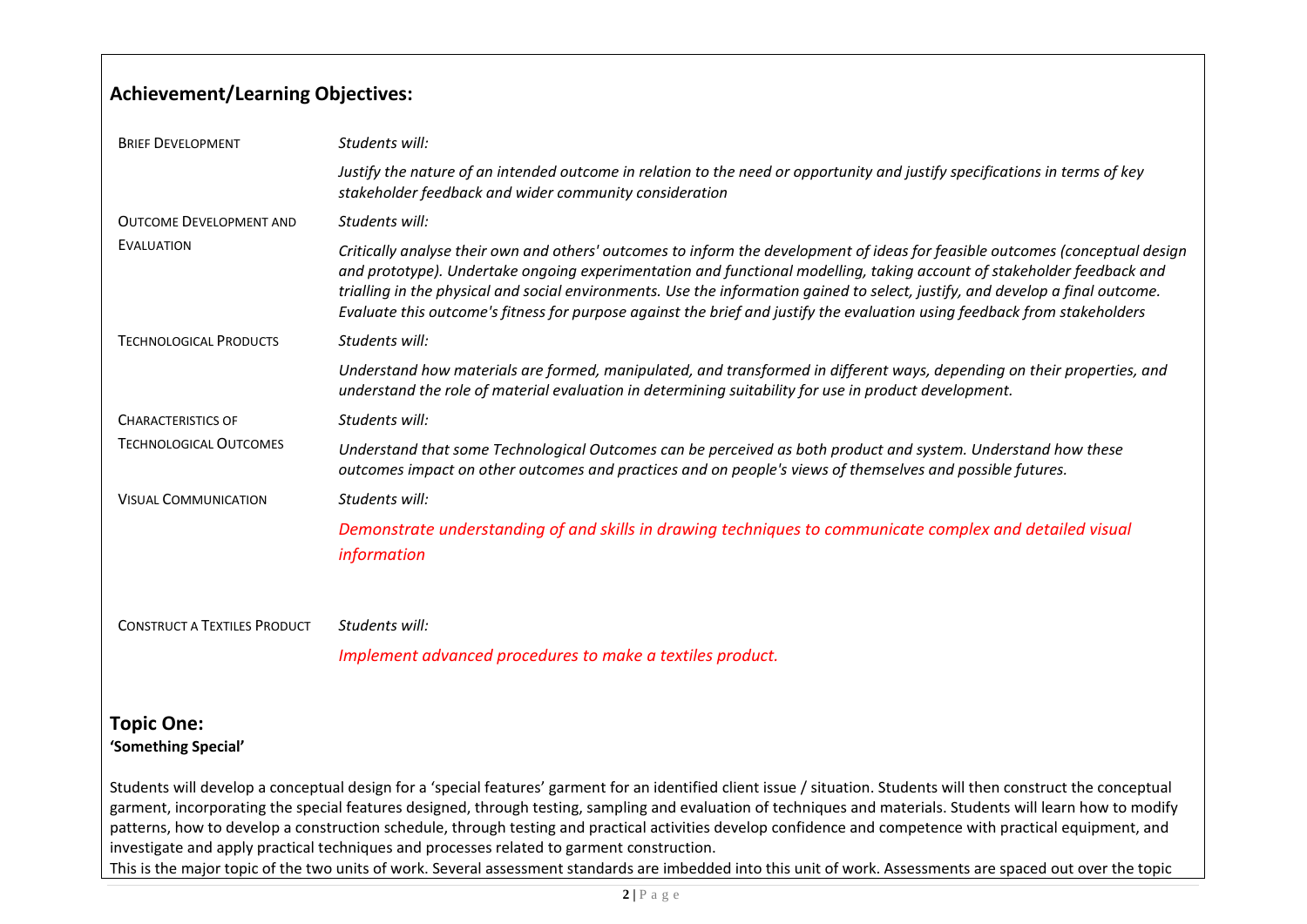and will occur at appropriate times.

The design work from this unit of work is submitted for external assessment. Various design tasks will be spaced out over the project. Class time in Term 4 will be available for final completion of the design tasks.

# **Topic Two: 'Prototype'**

Students will develop and trial <sup>a</sup> prototype outcome for an identified client situation. The physical and social environment where the prototype outcome will be developed and later situated will be critical factors to consider in its design.

Potential class client: Museum of Wellington.

In this assessment students will have the opportunity to work with the staff at the Museum of Wellington, to develop prototypes as potential souvenir items for the museum gift shop. Students will be required to: address the client brief specifications and take inspiration for their designs from the museum exhibits and artifacts, develop <sup>a</sup> potential design and then pitch their idea to the client in <sup>a</sup> formal business meeting approach.

Several assessment standards are imbedded into this unit of work. Students Assessments are spaced out over the topic and will occur at appropriate times. The design work from this unit of work is submitted for external assessment. Various design tasks will be spaced out over the project. Class time in Term 4 will be available for final completion of the design tasks.

| <b>Something Special Topic</b> | Y12 Materials Technology - Unit Planner 2012<br>Term 1-2 |
|--------------------------------|----------------------------------------------------------|
|                                |                                                          |

# **Unit Objectives / Learning outcomes – students will:**

- . Examine existing solutions and analyse these for function, improvement, special feature identification, meeting needs of client.
- 0 Examine <sup>a</sup> variety of special features and identify how they could be incorporated into <sup>a</sup> garment.
- 0 Test and sample <sup>a</sup> variety of special features construction techniques and processes and analyse these for use in <sup>a</sup> garment (eg: pin‐tucking, computerized embroidery, beading…)
- Develop an understanding of the importance of functional modeling (eg: mock-ups, materials selection, testing, trialing techniques, sketching...)
- $\bullet$ Generate design ideas through <sup>a</sup> variety of media and visual communication techniques (eg: sketching, collage, overlay, modeling, mock‐ups…)
- $\bullet$ Develop <sup>a</sup> brief and specifications for <sup>a</sup> special features garment for <sup>a</sup> specific client.
- $\bullet$ Modify an existing commercial pattern (or create own pattern) through applying advanced pattern technique adaptations.
- $\bullet$ Develop the conceptual design through mock-ups, fittings, refinement of a pattern, and refinement of design sketches.
- $\bullet$ **Become competent in handling patternmaking equipment.**
- Ò • Select and use appropriate resources through informed testing, trialing and evaluation.
- $\bullet$ Utilize <sup>a</sup> range of planning techniques to help manage time and resources.
- $\bullet$ ● Undertake a range of self-reflection practices.
- Ò Develop an understanding of scheduling and planning assembly instructions and apply this to own outcome development.
- $\bullet$ Develop practical skills competency ‐ Y12 practical skills / advanced procedures and developing skills in construction techniques and processes.
- $\bullet$ Modify and develop own construction schedule, through informed modeling testing and in discussion with teacher.
- Ò ● Produce a self-constructed final outcome.
- . Implement the outcome in consultation with the client and provide photographic evidence of testing.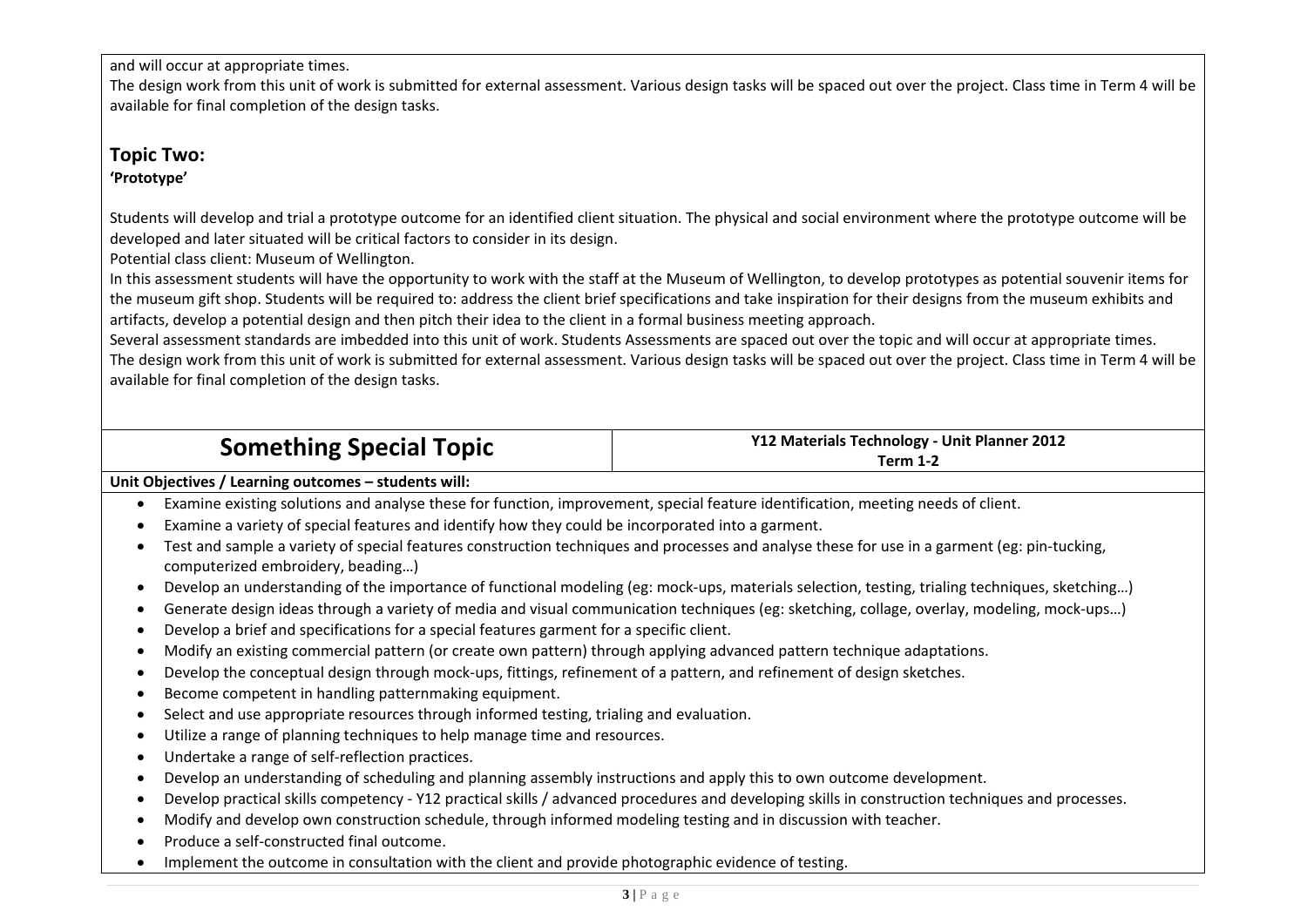|  |  |  |  |  | Carry out a comprehensive evaluation process. |  |
|--|--|--|--|--|-----------------------------------------------|--|
|--|--|--|--|--|-----------------------------------------------|--|

#### **Assessment Standards**

- AS91356 (2.3) V1 Develop <sup>a</sup> conceptual design for an outcome 6 credits Level 2 Internal
- AS91345 (2.21) V1 Implement advanced procedures using textile materials to make <sup>a</sup> specified product with special features 6 credits Level 2 Internal
- AS91337 (2.30) V1 Use visual communication techniques to generate design ideas 3 credits Level 2 External

| <b>Competencies</b>                                                                                | <b>Values</b>                                                                            |                                                                             |  |
|----------------------------------------------------------------------------------------------------|------------------------------------------------------------------------------------------|-----------------------------------------------------------------------------|--|
| <b>Thinking</b>                                                                                    | <b>Excellence</b> - by aiming high and by persevering in the face of difficulties.       |                                                                             |  |
| Critical and reflective, decision making with justification,                                       | Producing quality practical outcomes. Persevering with pattern and<br>$\bullet$          |                                                                             |  |
| originality and creativity in design, problem solving.                                             | construction complexities.                                                               |                                                                             |  |
| Examining and analyzing.<br>$\bullet$                                                              | Testing and trialing to inform decision making.                                          |                                                                             |  |
| Using language, symbols and texts                                                                  | Innovation, inquiry and curiosity - by thinking critically, creatively and reflectively. |                                                                             |  |
| Following and adapting pattern instruction schedules and<br>$\bullet$                              | Producing original design concepts, weekly reflection practice.                          |                                                                             |  |
| symbols.                                                                                           |                                                                                          | Generating various design options through a range of visual communication   |  |
| Measuring, following lay-plan diagrams, understanding and<br>$\bullet$                             | techniques.                                                                              |                                                                             |  |
| applying pattern symbols.                                                                          | Explores and examines existing outcomes.                                                 |                                                                             |  |
| <b>Managing self</b>                                                                               | Diversity - as found in our different cultures, languages, and heritages.                |                                                                             |  |
| Time management, resource preparation and purchase, meeting<br>٠                                   | Meeting the brief specifications and needs of a client.<br>$\bullet$                     |                                                                             |  |
| deadlines and milestones, following instructions.                                                  |                                                                                          | Understanding the client situation and intended outcome environment.        |  |
| Independence, efficiency and accuracy in construction activities.                                  |                                                                                          | Being aware of client values, beliefs, and ethics as applies to the student |  |
| <b>Relating to others</b>                                                                          | project.                                                                                 |                                                                             |  |
| Sharing equipment, consultation with client and stakeholders.<br>$\bullet$                         | <b>Equity</b> - through fairness and social justice.                                     |                                                                             |  |
| Listening, participating in class discussions and group work<br>$\bullet$                          | Respecting others - ideas, designs, skills, equipment, and physical space.               |                                                                             |  |
| situations and sharing of ideas.                                                                   | Meeting the class set budget for practical work.                                         |                                                                             |  |
| <b>Participating and contributing</b><br><b>Community and participation</b> - for the common good. |                                                                                          |                                                                             |  |
| Sharing ideas and progress, participation in class testing and<br>$\bullet$                        | Participates in all set activities.<br>$\bullet$                                         |                                                                             |  |
| sample making, active work in class and practical workshops.                                       | Meets all set project deadlines.                                                         |                                                                             |  |
| Understanding the needs of their client and the intended<br>$\bullet$                              | Complies with the class help list work queue in practical lessons.                       |                                                                             |  |
| situation, environment.                                                                            | Integrity - which involves being honest, responsible, accountable and acting             |                                                                             |  |
|                                                                                                    | ethically.                                                                               |                                                                             |  |
|                                                                                                    | Meets the set budget, adheres to copyright law, originality in design.                   |                                                                             |  |
|                                                                                                    | Acknowledges sources of information, inspiration.                                        |                                                                             |  |
|                                                                                                    | Ecological sustainability - which includes care for the environment.                     |                                                                             |  |
|                                                                                                    | Not wasting materials. Efficiency.                                                       |                                                                             |  |
|                                                                                                    |                                                                                          |                                                                             |  |
| Technology Strands - Achievement Objectives                                                        | <b>Assessment Opportunities</b>                                                          | <b>Subject Links</b>                                                        |  |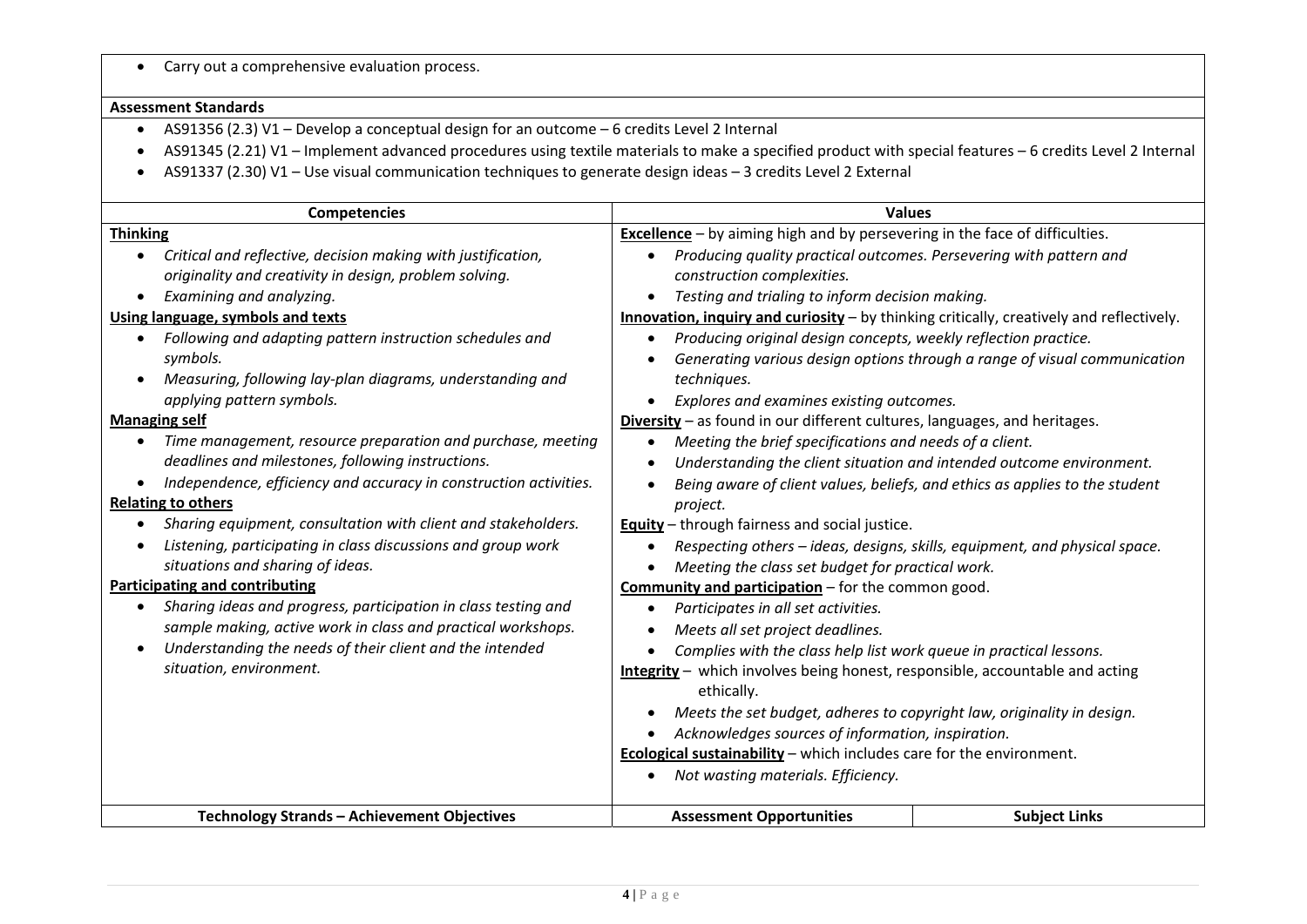#### Level 5‐**6**‐7

# **TP – Technological Practice –** *Outcome development and Evaluation Students will be able to:*

- *Generate design ideas that are informed by research and the critical analysis of existing outcomes.*
- *Undertake functional modeling to refine design ideas and enhance their ability to address the specifications.*
- *Evaluate design ideas in terms of their ability to support the development of <sup>a</sup> conceptual design for <sup>a</sup> feasible outcome.*
- *Evaluate the conceptual design against the specifications to determine the proposed outcomes potential fitness for purpose.*
- *Evaluate suitability of materials based on their performance properties, to select those appropriate for use in the production of <sup>a</sup> feasible outcome.*
- *Produce and trial <sup>a</sup> prototype of the outcome to evaluate its fitness for purpose and identify any changes that would enhance the outcome.*
- *Use stakeholder feedback to support and justify key design decisions and evaluations of fitness for purpose.*

# **TP – Technological Practice –** *Brief development Students will be able to:*

- *Identify <sup>a</sup> need or opportunity from the given context and issue.*
- *Establish the specifications for an outcome as based on the nature of the outcome required to address the need or opportunity. Consideration of the environment in which the outcome will be situated and resources available.*

# **TK – Technological Knowledge –** *Technological Products Students will be able to:*

- *Describe the role of material evaluation in determining material suitability for use in <sup>a</sup> technological product.*
- *Discuss examples to illustrate how material evaluation informed the selection of materials in particular product development.*

# **Nature of Technology – Characteristics of Technological Outcomes** *Students will be able to:*

 *Discuss the interactions between technological outcomes, people, and social and physical environments within particular*

# **Self:**

- $\bullet$  Weekly reflection
	- Final evaluation

# **Formative:**

 $\blacktriangle$ 

- $\bullet$ Mock‐ups
- . Brief development
- . Design concepts
- $\bullet$ Research

# **Summative:**

- $\bullet$ Completed visual diary
- $\bullet$ Completed outcome
- . • Idea generation concepts
- 0 Final design sketches
- 0 Final evaluation
- $\bullet$ Art
- 0 **Graphics**
- 0 Mathematics
- 0 Science

# **Community Links**

- $\bullet$  'Unveiled' – exhibition at Te Papa Term One 2012.
- Te Papa online website for the 'Unveiled' exhibition.
- Te Papa education staff.

# **Resources**

- $\bullet$ Patternmaking equipment
- . Teacher topic ring‐binder
- . Sewing equipment
- 0 Powerpoint – Communicating design ideas
- Powerpoint Previous student work photos
- Examples of student design work.
- . Examples of visual communication techniques – design sketches, models…..
- . Drawing media.
- . Sample technique folders and instruction notes.
- 'Unveiled' exhibition visual diary booklet.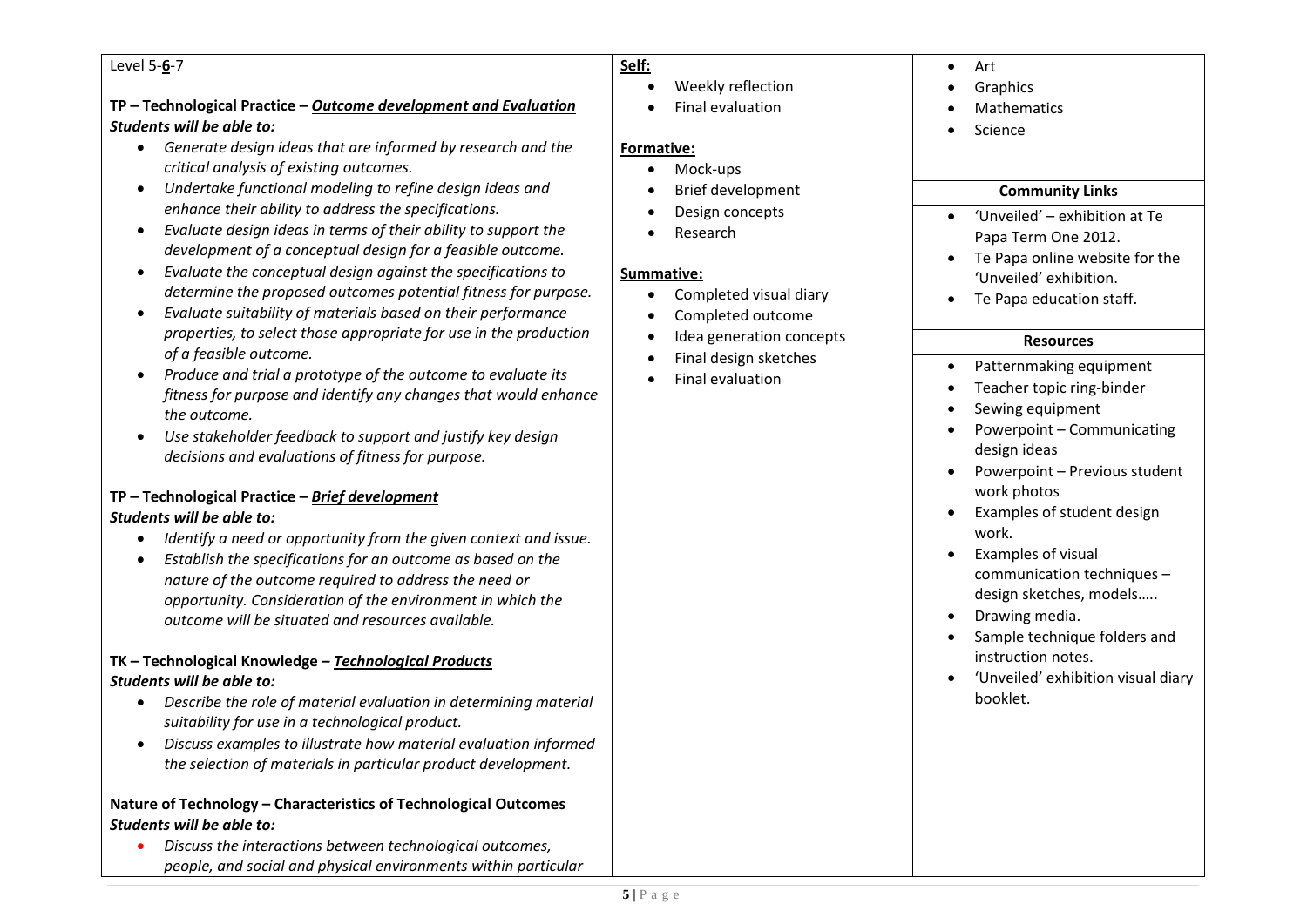| socio-technological environments. (Unveiled exhibition - looking<br>at the development of garments, materials, design practice,<br>people and social norms through different times and in different<br>cultures)                                                                                                               |  |
|--------------------------------------------------------------------------------------------------------------------------------------------------------------------------------------------------------------------------------------------------------------------------------------------------------------------------------|--|
| Technology - Learning Objectives                                                                                                                                                                                                                                                                                               |  |
| Construction and Mechanical Technology - Construct a Textiles<br>Product<br>Students will be able to:                                                                                                                                                                                                                          |  |
| Undertake advanced procedures to construct a product with<br>$\bullet$<br>special features that meets specifications.<br>Select and apply scheduled techniques to comply with relevant<br>$\bullet$                                                                                                                            |  |
| health and safety regulations.<br>Show independence and accuracy in executing the scheduled<br>$\bullet$<br>techniques and tests.<br>Undertake techniques and tests in a manner that economises<br>$\bullet$                                                                                                                   |  |
| time, effort and materials.<br>Design and Visual Communication: Visual Communication                                                                                                                                                                                                                                           |  |
| Students will be able to:                                                                                                                                                                                                                                                                                                      |  |
| communicate their design ideas using techniques that explore<br>$\bullet$<br>both identifiable aesthetic and functional details of a design;<br>apply techniques such as sketching, modelling, rendering,<br>collage, overlays and digital media.                                                                              |  |
| produce a set of instrumental or computer related 2d working<br>$\bullet$<br>drawings showing technical details that indicate shape and form<br>- these working drawings show the important design features of<br>the item being communicated eg, parts and how they assemble,<br>sizes or details of hidden parts (sections). |  |
| use appropriate engineering and architectural conventions<br>correctly.                                                                                                                                                                                                                                                        |  |
| produce perspective instrumental projection drawings (parallel<br>and/or angular) that communicate design features and the<br>associated details. (such as spatial drawings: window framing,<br>door handles, and engineering: webs, holes, fasteners.                                                                         |  |
| apply instrumental projection conventions: picture plane, station<br>$\bullet$<br>point, eye level lines, ground level lines, vanishing points, height<br>lines.                                                                                                                                                               |  |
| select a view point that enables the design features of an item to                                                                                                                                                                                                                                                             |  |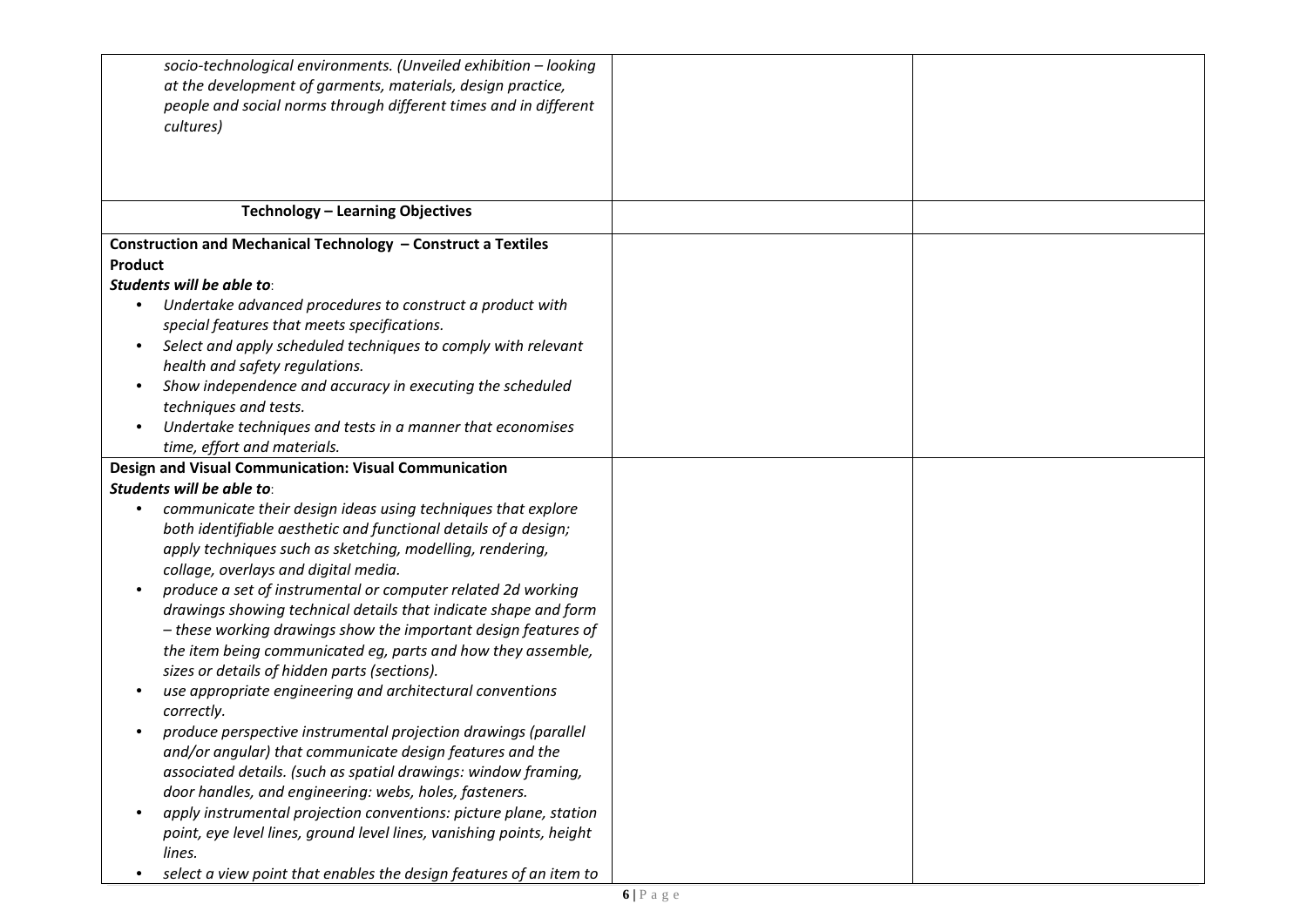|                            | be shown.                                                         |  |  |  |
|----------------------------|-------------------------------------------------------------------|--|--|--|
|                            | select graphic modes and media, and apply compositional           |  |  |  |
|                            | principles (eg, proximity, alignment, hierarchy, positive and     |  |  |  |
|                            | negative space) that best present the design features of an item  |  |  |  |
|                            | being communicated.                                               |  |  |  |
|                            | appropriately present visual information that includes            |  |  |  |
|                            | consideration of the design context (eg, spatial design, product, |  |  |  |
|                            | landscape) and presentation context (eq, location, audience).     |  |  |  |
| <b>LEARNING ACTIVITIES</b> |                                                                   |  |  |  |

# **Learning Activities overview:**

## **Initial Research Activities:**

- 'Unveiled' exhibition at Te Papa. Examine development of garments, materials, design practice, people and social norms through different times and in different cultures.
- 'Paper Dresses' Project Runway group activity.
- Examine existing solutions garments.
- Examine existing solutions special features.
- Opinions from others.
- Special features making samples, testing techniques and equipment, following instructions, identifying factors for a quality result.
- Materials examination. Identifying appropriate fabric properties for an identified garment type.

#### **Brief Development Activities:**

- Context and client brainstorming.
- Client and stakeholder interviews.
- Define client functional use attributes / specifications.
- $\bullet$ Identify environmental considerations for garment intended use.
- $\bullet$ Investigate and select materials / confirm with client fabric properties for functional intended use.
- Initial brief.
- $\bullet$ Revise brief throughout development of garment.

#### **Design Activities:**

- Pass it on quick idea generation theme activity.
- Ò Identifying <sup>a</sup> theme / inspiration / idea generation starting point.
- Divergent design idea development. mix it up, collage, overlay, photocopy, tracing, develop ideas……
- Practice drawing sketches and using media for rendering.
- Ò Apply techniques to conceptual design work for garment.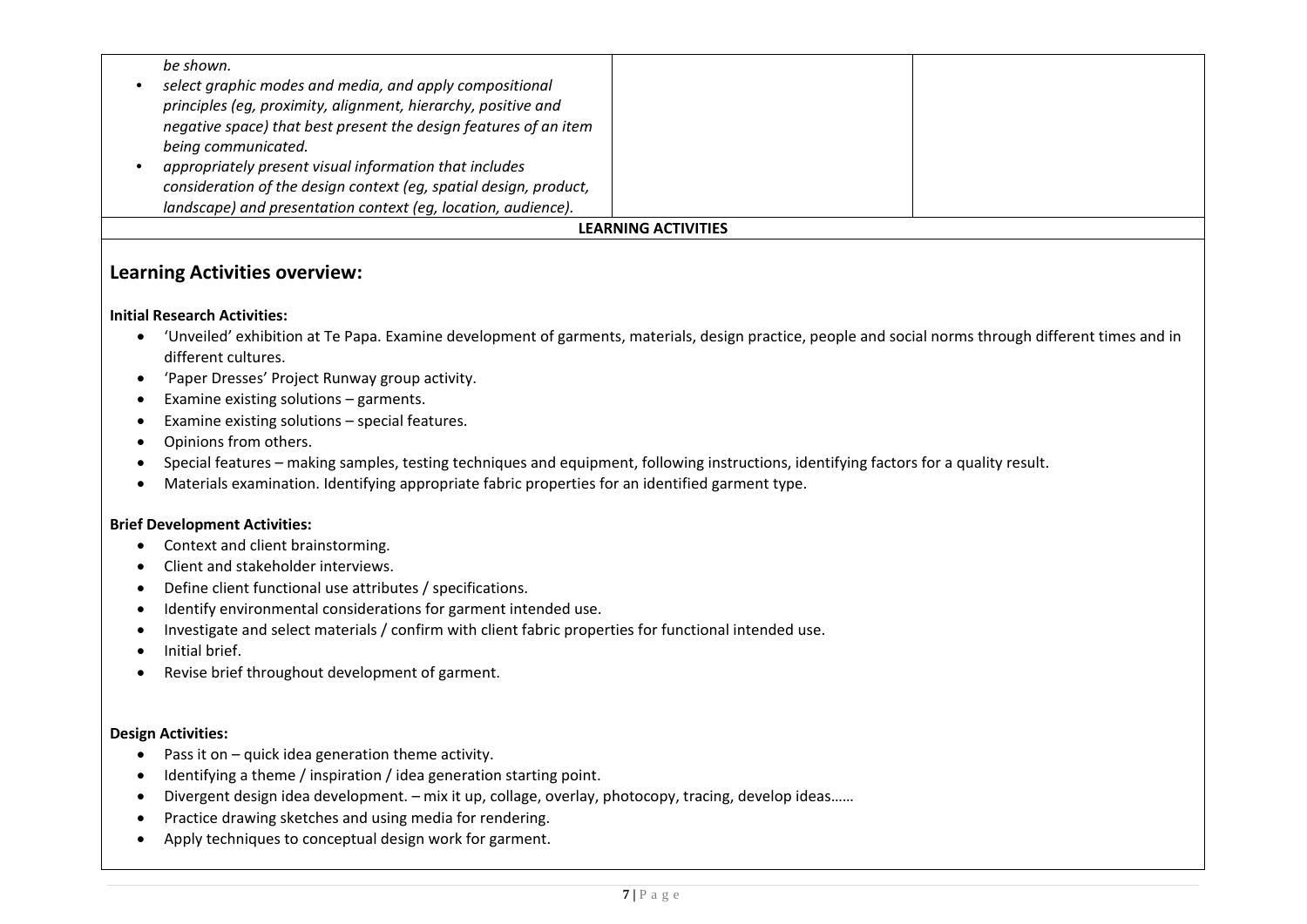**Prototype and Functional Modeling Development Activities:**

- Concept sketches, development sketches. Select design. Client approval.
- Teach patternmaking techniques as required.
- $\bullet$ ● Pattern development, mock-ups, client testing, final pattern.
- Trialing and selecting materials / techniques: Special features focus. Students test selected special features. Write up special features instructions and analysis charts. Modify garment construction schedules to suit special features inclusion in garment design. Apply conclusions to garment development construction.
- Teach <sup>a</sup> variety of special features techniques making samples, testing techniques and equipment, following instructions, identifying factors for <sup>a</sup> quality result. Students make samples.
- Plan / modify own construction sequence schedule discuss with teacher.
- 0 Construction of garment.
- $\bullet$ Client and stakeholder consultation throughout whole process.

## **Functional Testing of Prototype Activities:**

- Test garment on client in intended environment.
- $\bullet$ **•** Include stakeholder consultation.
- $\bullet$ • Provide evidence photos.
- $\bullet$  Complete final evaluation against brief specifications. Note potential areas for improvement. Refer to client and stakeholder comments on garment fitness for purpose, functionality, areas for improvement.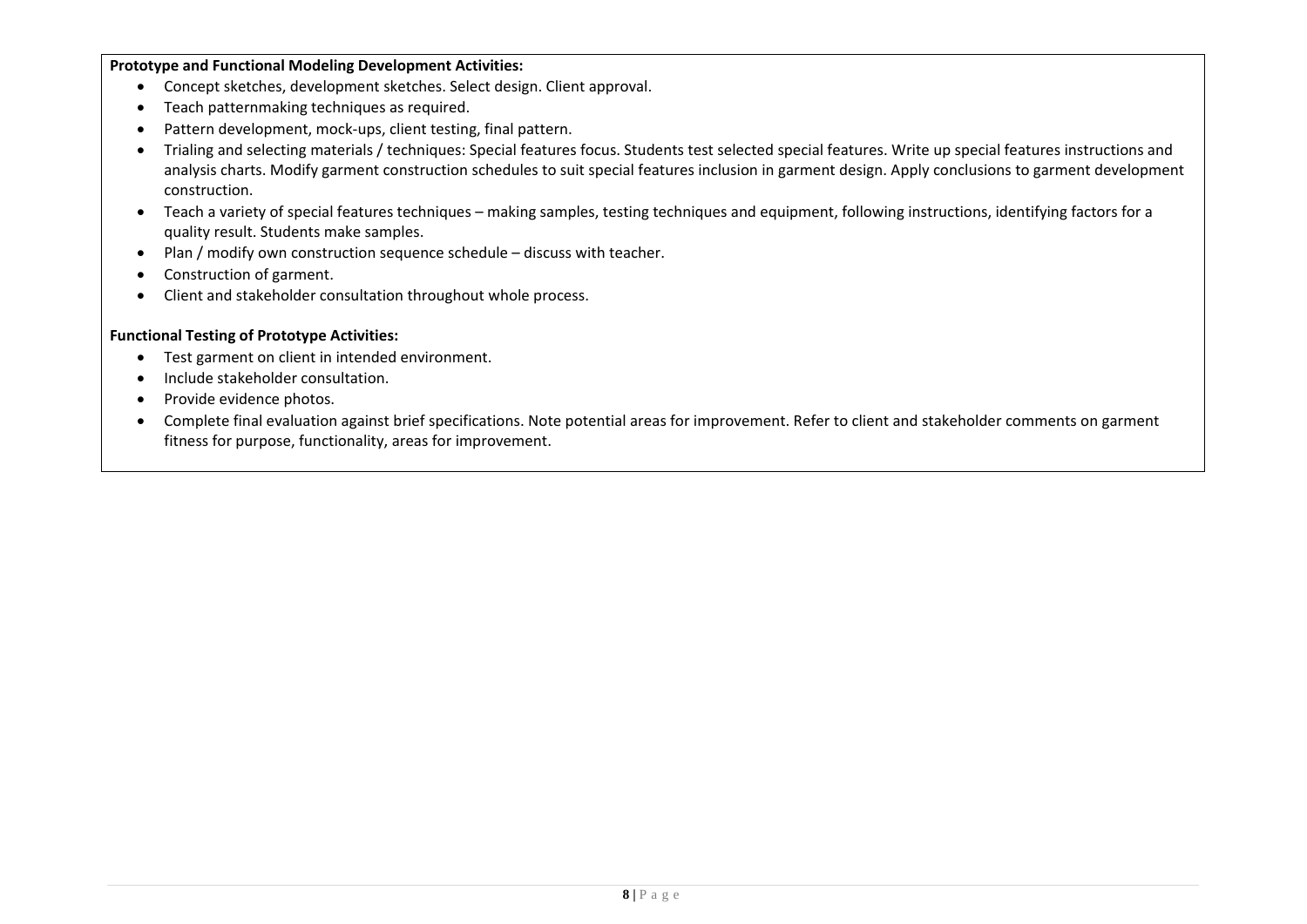#### **Unit Objectives / Learning outcomes – students will:**

- 0 Develop <sup>a</sup> prototype gift souvenir that has connections to the artifacts, exhibits and themes of the Museum of Wellington.
- 0 • Select and use resources through informed testing, trialing and evaluation.
- Develop own / adapt / modify existing commercial pattern to meet design specifications.
- Develop <sup>a</sup> brief and specifications to meet the requirements of the client.
- Utilise <sup>a</sup> range of planning techniques.
- Undertake a range of self-reflection practices.
- Develop practical competency Y12 practical skills / techniques, procedures. Continue developing skills in construction techniques and processes.
- Carry out various functional modeling processes as appropriate to the prototype outcome.
- Produce a self-constructed final prototype outcome to meet the brief specifications.
- Evaluate the prototype outcome in consultation with the client through <sup>a</sup> formal business meeting format, and provide evidence.
- Carry out <sup>a</sup> comprehensive evaluation process.
- Justify viability of the prototype.
- Continue to develop skills in freehand sketching and design idea generation. Demonstrating evidence in <sup>a</sup> variety of visual communication methods / techniques.
- Follow <sup>a</sup> pattern construction sequence / schedule or adapt or create own sequence in discussion with teacher.

#### **Assessment Standards**

- AS91357 (2.4) V1 Undertake effective development to make and trial <sup>a</sup> prototype 6 credits Level 2 Internal
- AS91337 (2.30) V1 Use visual communication techniques to generate design ideas 3 credits Level 2 External

| <b>Competencies</b>                                                       | <b>Values</b>                                                                            |  |  |
|---------------------------------------------------------------------------|------------------------------------------------------------------------------------------|--|--|
| <b>Thinking</b>                                                           | <b>Excellence</b> - by aiming high and by persevering in the face of difficulties.       |  |  |
| Critical and reflective, decision making with justification,<br>$\bullet$ | Producing quality practical outcomes. Persevering with pattern and                       |  |  |
| originality and creativity in design, problem solving.                    | construction complexities.                                                               |  |  |
| Examining and analyzing.<br>$\bullet$                                     | Testing and trialing to inform decision making.                                          |  |  |
| Using language, symbols and texts                                         | Innovation, inquiry and curiosity - by thinking critically, creatively and reflectively. |  |  |
| Following and adapting pattern instruction schedules and                  | Producing original design concepts, weekly reflection practice.                          |  |  |
| symbols.                                                                  | Generating various design options through a range of visual communication                |  |  |
| Measuring, following lay-plan diagrams, understanding and                 | techniques.                                                                              |  |  |
| applying pattern symbols.                                                 | Explores and examines existing outcomes.                                                 |  |  |
| <b>Managing self</b>                                                      | Diversity - as found in our different cultures, languages, and heritages.                |  |  |
| Time management, resource preparation and purchase, meeting               | Meeting the brief specifications and needs of a client.                                  |  |  |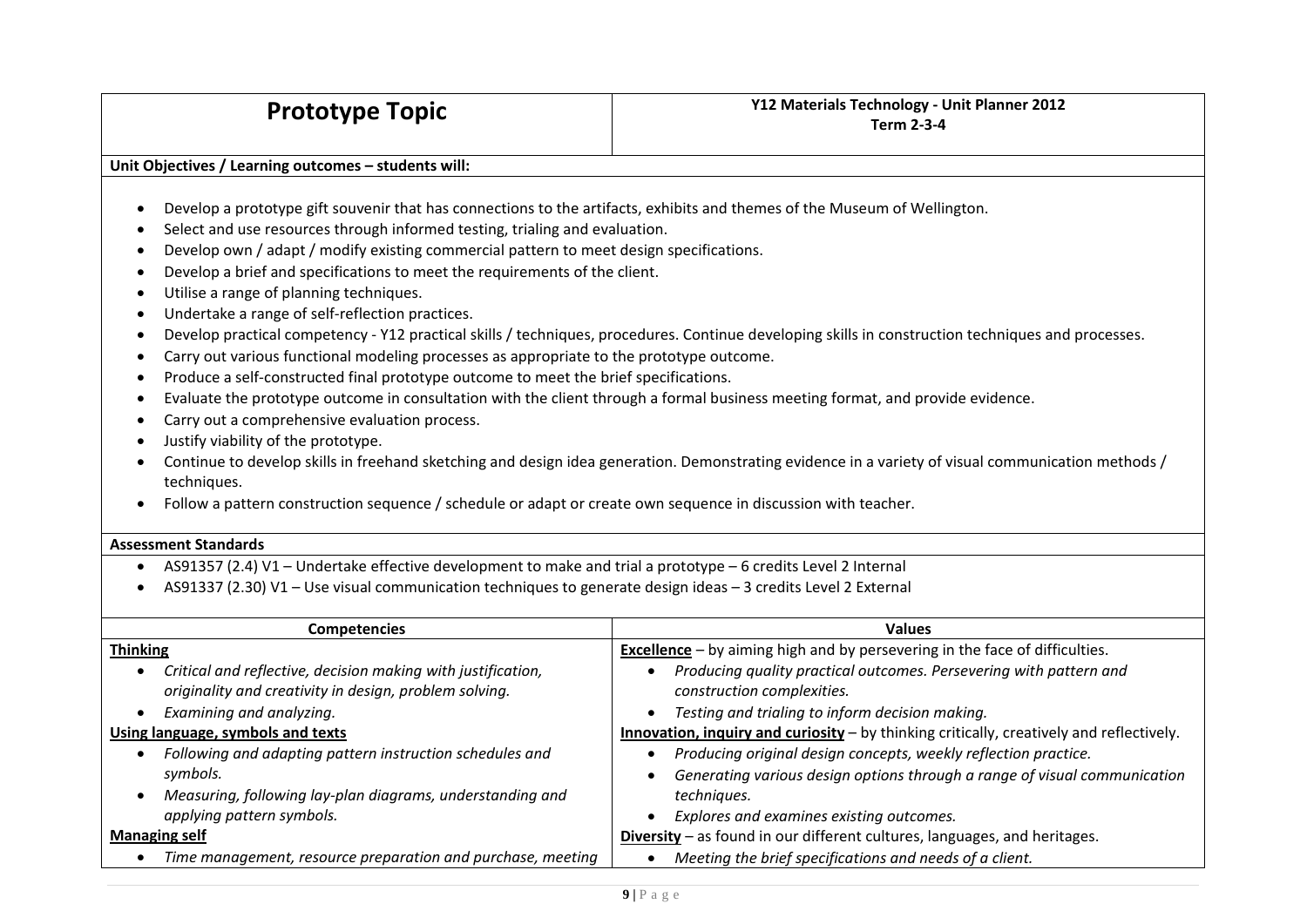| deadlines and milestones, following instructions.<br>Independence, efficiency and accuracy in construction activities.<br>$\bullet$<br><b>Relating to others</b><br>Sharing equipment, consultation with client and stakeholders.<br>$\bullet$<br>Listening, participating in class discussions and group work<br>٠<br>situations and sharing of ideas.<br><b>Participating and contributing</b><br>Sharing ideas and progress, participation in class testing and<br>sample making, active work in class and practical workshops.<br>Understanding the needs of their client and the intended<br>$\bullet$<br>situation, environment.                                            | Understanding the client situation and intended outcome environment.<br>Being aware of client values, beliefs, and ethics as applies to the student<br>project.<br><b>Equity</b> - through fairness and social justice.<br>Respecting others - ideas, designs, skills, equipment, and physical space.<br>Meeting the class set budget for practical work.<br>Community and participation - for the common good.<br>Participates in all set activities.<br>Meets all set project deadlines.<br>Complies with the class help list work queue in practical lessons.<br>Integrity - which involves being honest, responsible, accountable and acting<br>ethically.<br>Meets the set budget, adheres to copyright law, originality in design.<br>Acknowledges sources of information, inspiration.<br>Ecological sustainability - which includes care for the environment.<br>Not wasting materials. Efficiency. |                                                                                                                                                                                                                                                                                                                       |  |
|-----------------------------------------------------------------------------------------------------------------------------------------------------------------------------------------------------------------------------------------------------------------------------------------------------------------------------------------------------------------------------------------------------------------------------------------------------------------------------------------------------------------------------------------------------------------------------------------------------------------------------------------------------------------------------------|-------------------------------------------------------------------------------------------------------------------------------------------------------------------------------------------------------------------------------------------------------------------------------------------------------------------------------------------------------------------------------------------------------------------------------------------------------------------------------------------------------------------------------------------------------------------------------------------------------------------------------------------------------------------------------------------------------------------------------------------------------------------------------------------------------------------------------------------------------------------------------------------------------------|-----------------------------------------------------------------------------------------------------------------------------------------------------------------------------------------------------------------------------------------------------------------------------------------------------------------------|--|
| Technology Strands - Achievement Objectives                                                                                                                                                                                                                                                                                                                                                                                                                                                                                                                                                                                                                                       | <b>Assessment Opportunities</b>                                                                                                                                                                                                                                                                                                                                                                                                                                                                                                                                                                                                                                                                                                                                                                                                                                                                             | <b>Subject Links</b>                                                                                                                                                                                                                                                                                                  |  |
| Level 5-6-7<br>TP - Technological Practice - Outcome development and Evaluation<br>Students will be able to:<br>Evaluate the conceptual design against the specifications to<br>$\bullet$<br>determine the proposed outcome's fitness for purpose.<br>Use stakeholder feedback to support and justify key design<br>$\bullet$                                                                                                                                                                                                                                                                                                                                                     | Self:<br>Weekly reflection<br>Final evaluation<br>Formative:<br>Brief development<br>Design concepts                                                                                                                                                                                                                                                                                                                                                                                                                                                                                                                                                                                                                                                                                                                                                                                                        | Art<br>$\bullet$<br>Graphics<br>Mathematics<br>Science<br>History<br><b>Social Sciences</b>                                                                                                                                                                                                                           |  |
| decisions and evaluations of fitness for purpose.<br>Generate design ideas that are informed by research and the<br>$\bullet$<br>critical analysis of existing outcomes.<br>TP-Technological Practice-Brief development<br>Students will be able to:<br>Identify a need or opportunity from the given context and issue.<br>Establish the specifications for an outcome as based on the<br>$\bullet$<br>nature of the outcome required to address the need or<br>opportunity, consideration of the environment in which the<br>outcome will be situated and resources available.<br>Justify the specifications in terms of key and wider community<br>stakeholder considerations. | <b>Functional modelling</b><br>Research<br>Summative:<br>Completed visual diary<br>Completed outcome<br>Final evaluation<br>Client feedback                                                                                                                                                                                                                                                                                                                                                                                                                                                                                                                                                                                                                                                                                                                                                                 | <b>Community Links</b><br>Museum of Wellington -<br>$\bullet$<br>museum visit<br>Education officers - Rachel<br>Ingram and Shelly Gardner<br>Gift shop manager - Lindsay<br>McPherson<br>Class trip and 'protoype brief'<br>parameters discussed with<br>museum staff prior to starting<br>topic.<br><b>Resources</b> |  |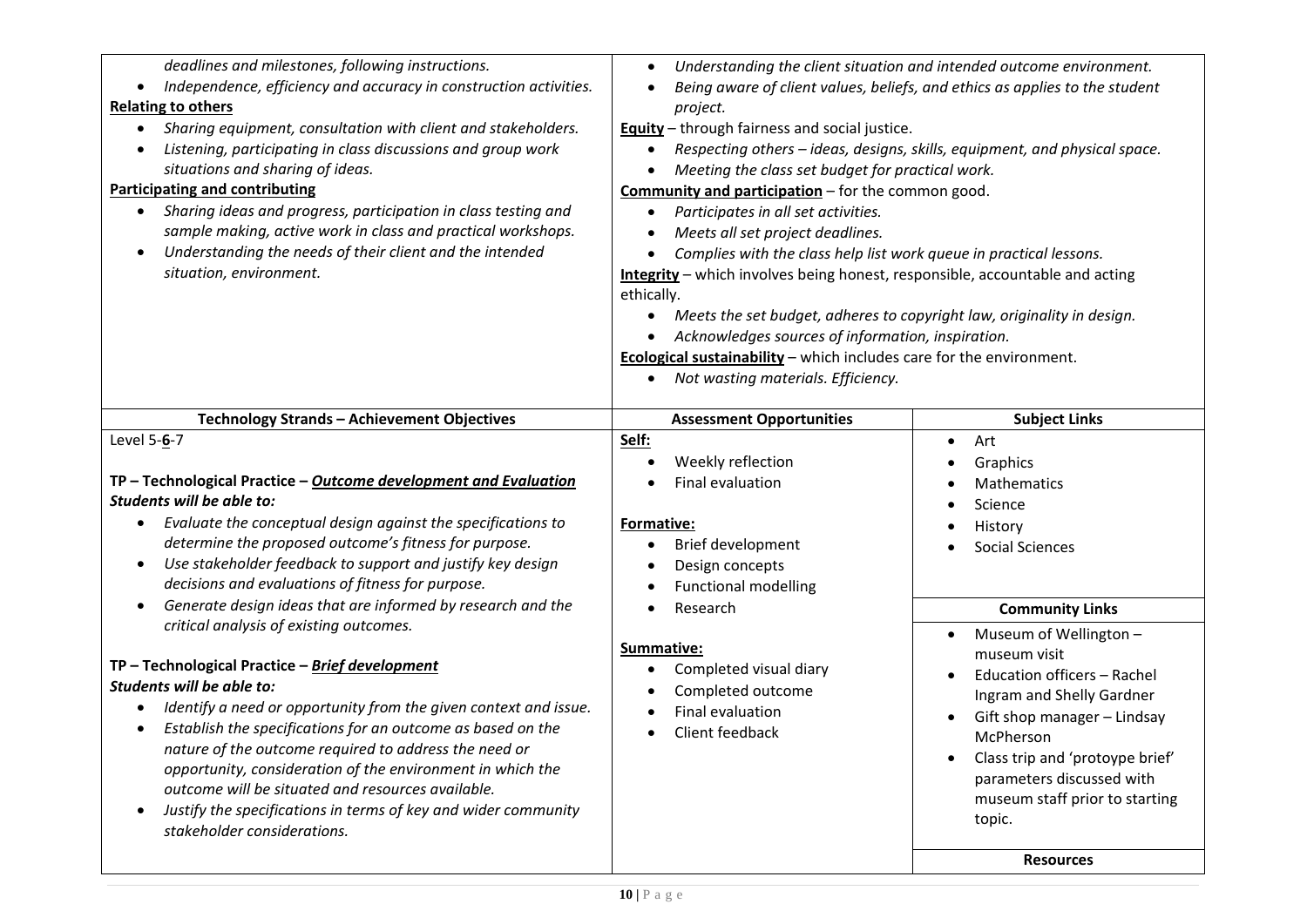| TK - Technological Knowledge - Technological Modelling<br>Students will be able to:<br>Discuss examples to illustrate how evidence and reasoning is<br>$\bullet$<br>used during functional modeling to identify risk and make<br>informed and justifiable design decisions.<br>TK-Technological Knowledge-Technological Products<br>Students will be able to:<br>Describe the role of material evaluation in determining material<br>suitability for use in a technological product.                                                                                                                                                                                                                                                                                                                                                                                                                                                                                                                                                                                                                                                                                                                                                                                                                                                                                                                                                                                                                                                                                                                                                               | Pattern-making equipment<br>$\bullet$<br>Teacher topic ring-binder<br>Sewing equipment<br>Display images - past student<br>examples<br>Previous year - exemplar visual<br>diary<br><b>Existing souvenirs</b> |
|----------------------------------------------------------------------------------------------------------------------------------------------------------------------------------------------------------------------------------------------------------------------------------------------------------------------------------------------------------------------------------------------------------------------------------------------------------------------------------------------------------------------------------------------------------------------------------------------------------------------------------------------------------------------------------------------------------------------------------------------------------------------------------------------------------------------------------------------------------------------------------------------------------------------------------------------------------------------------------------------------------------------------------------------------------------------------------------------------------------------------------------------------------------------------------------------------------------------------------------------------------------------------------------------------------------------------------------------------------------------------------------------------------------------------------------------------------------------------------------------------------------------------------------------------------------------------------------------------------------------------------------------------|--------------------------------------------------------------------------------------------------------------------------------------------------------------------------------------------------------------|
| Technology - Learning Objectives                                                                                                                                                                                                                                                                                                                                                                                                                                                                                                                                                                                                                                                                                                                                                                                                                                                                                                                                                                                                                                                                                                                                                                                                                                                                                                                                                                                                                                                                                                                                                                                                                   |                                                                                                                                                                                                              |
| Design and Visual Communication: Visual Communication<br>Students will be able to:<br>communicate their design ideas using techniques that explore<br>both identifiable aesthetic and functional details of a design;<br>apply techniques such as sketching, modelling, rendering,<br>collage, overlays and digital media.<br>produce a set of instrumental or computer related 2d working<br>$\bullet$<br>drawings showing technical details that indicate shape and form<br>- these working drawings show the important design features of<br>the item being communicated eg, parts and how they assemble,<br>sizes or details of hidden parts (sections).<br>use appropriate engineering and architectural conventions<br>٠<br>correctly.<br>produce perspective instrumental projection drawings (parallel<br>$\bullet$<br>and/or angular) that communicate design features and the<br>associated details. (such as spatial drawings: window framing,<br>door handles, and engineering: webs, holes, fasteners.<br>apply instrumental projection conventions: picture plane, station<br>٠<br>point, eye level lines, ground level lines, vanishing points, height<br>lines.<br>select a view point that enables the design features of an item to<br>be shown.<br>select graphic modes and media, and apply compositional<br>$\bullet$<br>principles (eg, proximity, alignment, hierarchy, positive and<br>negative space) that best present the design features of an item<br>being communicated.<br>appropriately present visual information that includes<br>$\bullet$<br>consideration of the design context (eg, spatial design, product, |                                                                                                                                                                                                              |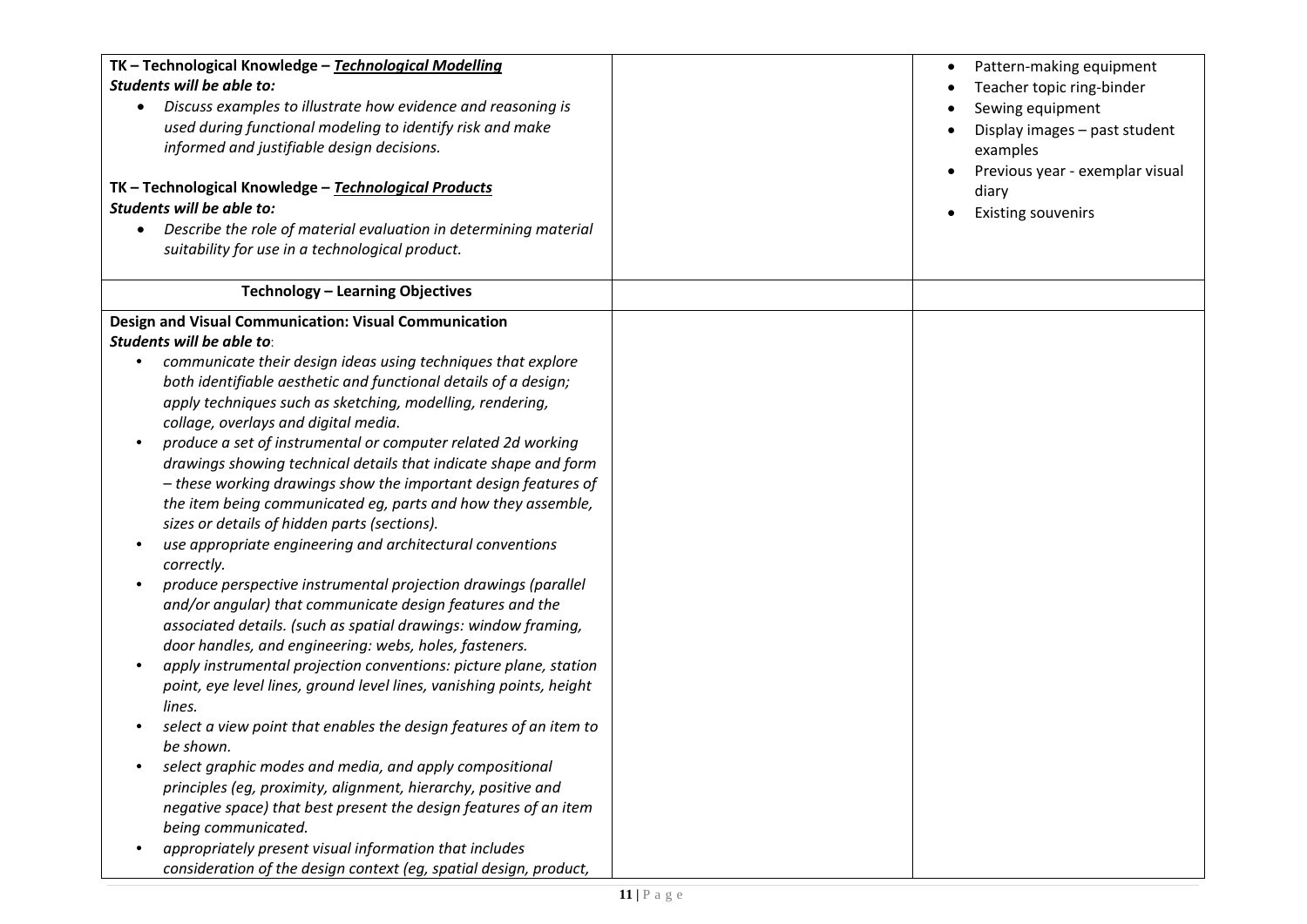#### **LEARNING ACTIVITIES**

# **Learning Activities overview:**

#### **Initial Research Activities:**

- Pre-visit research Museum of Wellington website. Students to familiarise self with museum holdings, mission, purpose, location...
- 0 Class visit to Museum of Wellington. Guided visit by museum education staff.
- Examine museum exhibits, artefacts, building and location surroundings, gift shop and existing souvenirs.
- Examine existing souvenirs in critical detail.
- Discussion with museum staff museum values, ethics, integrity, demographic groups, souvenir requirements, brief specifications…..
- $\bullet$ Opinions from others.
- Materials investigation. Identifying appropriate fabric properties for an identified souvenir type.

#### **Brief Development Activities:**

- Context and theme brainstorming.
- Client and stakeholder interviews.
- Define client functional use attributes / specifications.
- Identify specific environmental considerations for prototype intended use (gift shop / end-user purchase intention).
- Investigate and select materials.
- Initial brief.
- . Revise brief throughout development of prototype.

#### **Design Activities:**

- Pass it on quick idea generation theme activity.
- . Identifying <sup>a</sup> theme / inspiration / idea generation starting point.
- Divergent design idea development. mix it up, collage, overlay, photocopy, tracing, develop ideas……
- Practice drawing sketches and using media for rendering.
- . Apply techniques to conceptual design work for prototype.

#### **Prototype and Functional Modeling Development Activities:**

- Concept sketches, development sketches. Select design. Client approval. Demographic stakeholder group feedback.
- Teach patternmaking techniques as required.
- Pattern development, mock-ups, client / demographic stakeholder group testing, final pattern.
- Trialing and selecting materials / techniques: Apply conclusions to prototype development construction.
- Plan / modify own construction sequence schedule discuss with teacher.
- $\bullet$ • Construction of prototype.
- . Client and demographic stakeholder group consultation throughout whole process.